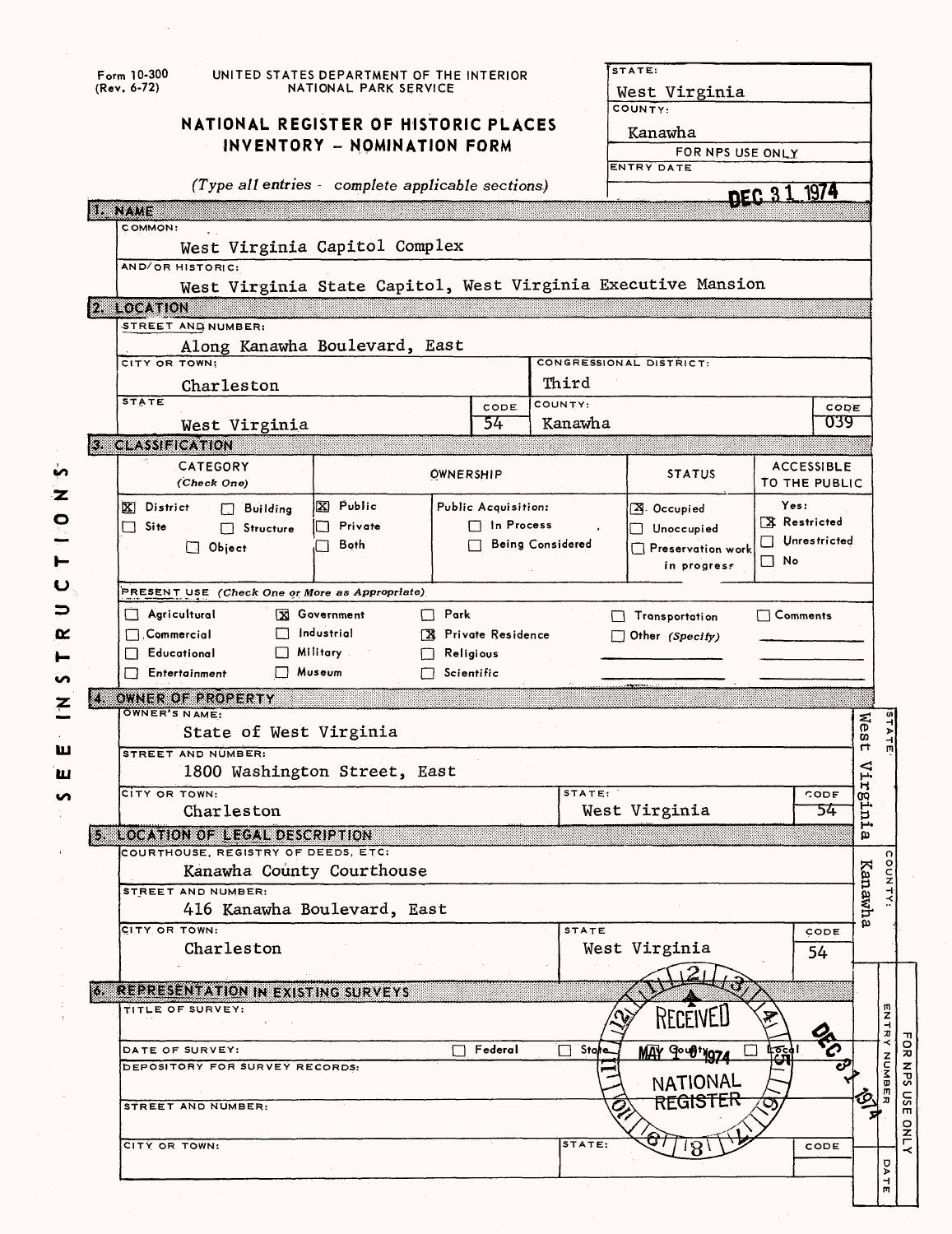|                  |             |             |           | (Check One)  |       |                      |  |
|------------------|-------------|-------------|-----------|--------------|-------|----------------------|--|
|                  | 图 Excellent | Good        | Fair      | Deteriorated | Ruins | Unexposed            |  |
| <b>CONDITION</b> |             | (Check One) |           |              |       | (Check One)          |  |
|                  | X Altered   |             | Unaltered |              | Moved | Original Site<br>IХ. |  |

DESCRIBE THE PRESENT AND ORIGINAL *(if* **known)** PHYSICAL APPEARANCE

The West Virginia Capitol Complex, located along the Kanawha River in Charleston, incorporates the State Capitol with its three attached units and the Executive Mansion which serves as the home of the governor. Covering an expanse of more than eighteen acres, the capitol shadows the mansion which is set on its western side. The following descriptions will indicate the physical appearance of each.

## WEST VIRGINIA STATE CAPITOL

Designed in Italian Renaissance style by renowned architect Cass Gilbert and completed in steps between 1924 and 1932 at a cost of a little less than \$10,000,000, the symmetrical, "U"-shaped West Virginia State Capitol, of limestone and marble, has a porticoed central section and two four-story (plus basement) wings attached to the main unit by a single story divider.

The office wings, to the east and west of the domed section, are about three hundred feet long by sixty feet wide and have slightly projecting central entrances with a greater projection opposite and to the rear of the building. Pilasters run between window arrangements on the upper three floors to support the surrounding cornice. As with the central section, the wings have a flat roof enclosed by a balustraded parapet. The oblong area inside the "U" formed by the complex is landscaped to complement the structure.

A two hundred and ninety-two feet high dome (about four and one-half feet higher than that of the United States Capitol), embossed with gold leaf, crowns the central unit, which measures one hundred and twenty by five hundred and fifty-eight feet. Atop the crowning lantern is a bronze staff upon which is poised a golden eagle. The outer walls, like those of the wings constructed of Indiana select buff limestone, are adorned with pairs of Doric pilasters, two stories in height, which rise in support of the main cornice.

The primary entrance on Kanawha Boulevard, protected by a monumental Corinthian portico balanced on the opposite side of the central unit by a similar entrance, is approached by a broad flight of steps. The colonnade of the portico rises in support of a plain classic pediment under a coppercolored gable roof.

This main, south entrance opens into the rotunda on the principal floor, and one is surrounded by a circular-arched hall directly beneath the high dome. Its pilastered walls of Imperial Danby Vermont marble, pierced with four massive arches, rise to a carved frieze at the base of the drum. The north and south arches open upon the two entrance porticoes, while the two others give access to the east and west foyers. These foyers lead to the house and senate chambers, in the east and west wings respectively of the central unit. The arches extend to the base of the dome and are adorned with lunette panels of deep-blue plaster. The floor of the rotunda, circular in plan around an open well, is inlaid with Italian travertine and white Vermont marble. A balustrade encircles the well in the rotunda floor, through which can be seen a colonnaded hall on the floor below. Gold-leaf bands decorate the walls of the circular drum and ceiling of the dome, which are in shades of blue, gray and old rose.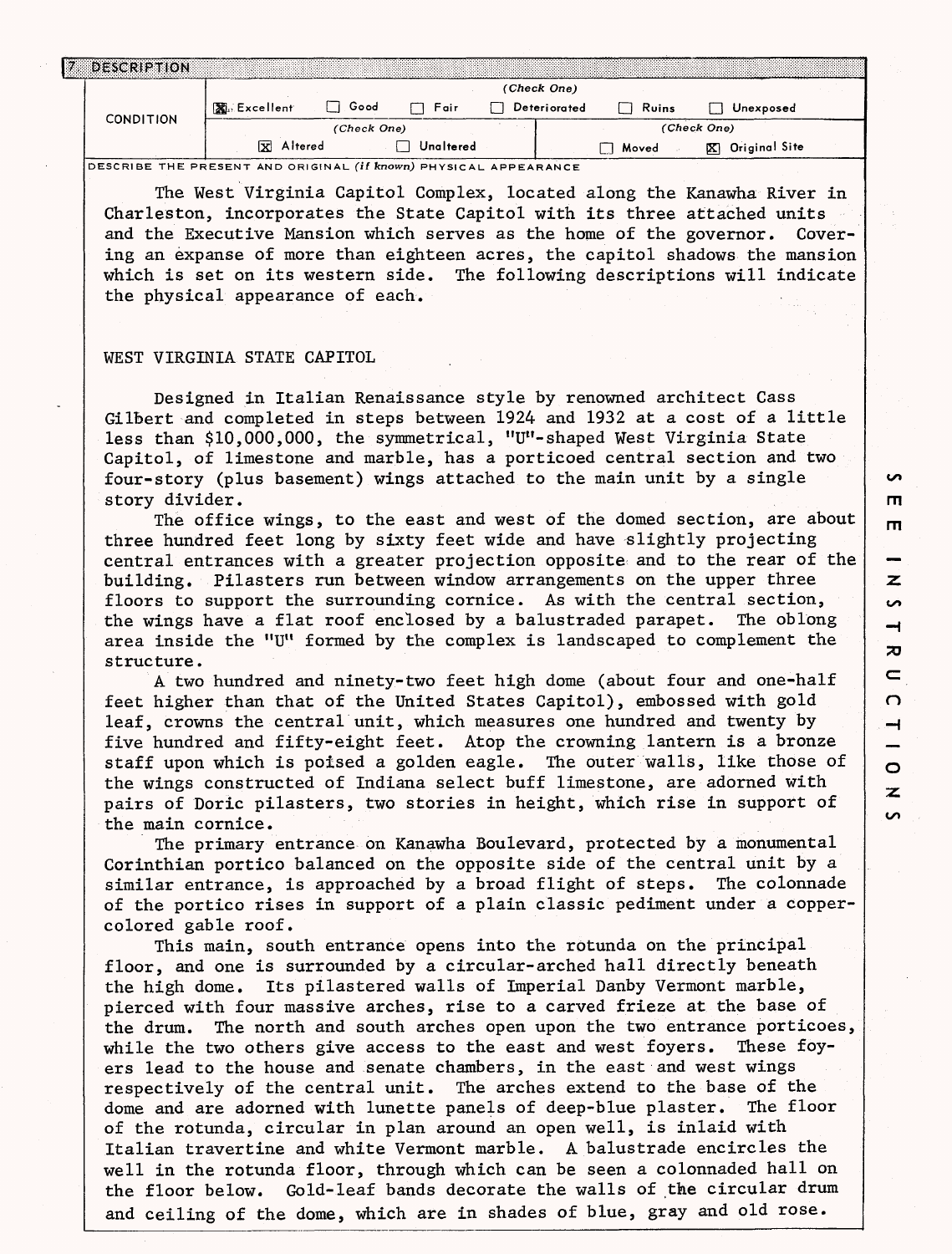| PERIOD (Check One or More as Appropriate)                |                |                              |                            |
|----------------------------------------------------------|----------------|------------------------------|----------------------------|
| Pre-Columbian                                            | 16th Century   | 18th Century<br>$\mathbf{I}$ | 20th Century<br><b>EXI</b> |
| 15th Century                                             | 17th Century   | 19th Century                 |                            |
| SPECIFIC DATE(S) (If Applicable and Known)               |                | 1925, 1927,<br>1932          |                            |
| AREAS OF SIGNIFICANCE (Check One or More as Appropriate) |                |                              |                            |
| Abor iginal                                              | Education      | X Political                  | Urban Planning             |
| Prehistoric                                              | Engineering    | $\Box$ Religion/Phi.         | Other (Specity)            |
| <b>Historic</b>                                          | Industry       | losophy                      |                            |
| Agriculture                                              | Invention      | Science                      |                            |
| <b>X</b> Architecture                                    | Landscape      | Sculpture                    |                            |
| Art                                                      | Architecture   | Social/Human-                |                            |
| Commerce                                                 | Literature     | itarian                      |                            |
| Communications                                           | Military<br>ГJ | Theater                      |                            |
| Conservation                                             | Music<br>□     | Transportation               |                            |

**STATEMENT OF SIGNIFICANCE** 

The West Virginia Capitol Complex consists of the three-unit State Capitol and the Executive Mansion. The former was constructed under supervision of renowned architect Cass Gilbert, who presented it in an Italian Renaissance design with a high dome, continuing the tradition of the lines of the United States Capitol and presenting a magnificent structure to the people of West Virginia. The Executive Mansion, as somewhat of a contrast, was planned and supervised by Walter F. Martens, an architect in Charleston, West Virginia, who was comparatively young in the profession and had never undertaken a project of such scope before. This building is of fine, but simple, Georgian Colonial design and serves the state as the home of its governor. The architectural significance of these structures may be better appreciated when it is realized that they are also quite politically significant, for they house the highest branches of state government. In effect, then, each complements the other, the beauty of the buildings matching the state functions of legislature, executive and judiciary, and the government processes making the buildings in which they are practiced outstanding.

On January 3, 1921, a fire swept through the West Virginia State Capitol at Charleston and completely destroyed the building and its contents. The need for a new structure was immediate, but it was generally agreed that plans and preparations should be well developed and considered before proceeding, for a capitol would have to be built to meet several types of demands. The people should be given an impressive structure which would serve the needs of state government in a practical sense for a long time to come. Above all, construction should be undertaken with the idea of providing an edifice of quality at a reasonable cost. While problems were discussed, the state government was temporarily housed in a long office building of wood, often referred to as the "pasteboard" capitol.

The first step toward construction of a new capitol was taken during an extraordinary session of the 1921 West Virginia Legislature when a seven member Capitol Building Commission was created. On July 23, 1921, this group selected Cass Gilbert as architect of the complex, and on December 20, 1921, the present site was selected for the new buildings.

Gilbert's selection as architect came only after the Building Commission considered the leaders in the profession. It found that Mr. Gilbert had more to his credit and that he came more highly recommended than any other member of his profession. His achievements were found in some of the most famous buildings in the country, including the Woolworth Building in New York, which at the time was pictured everywhere as the tallest structure in the world. To his credit also were the capitols in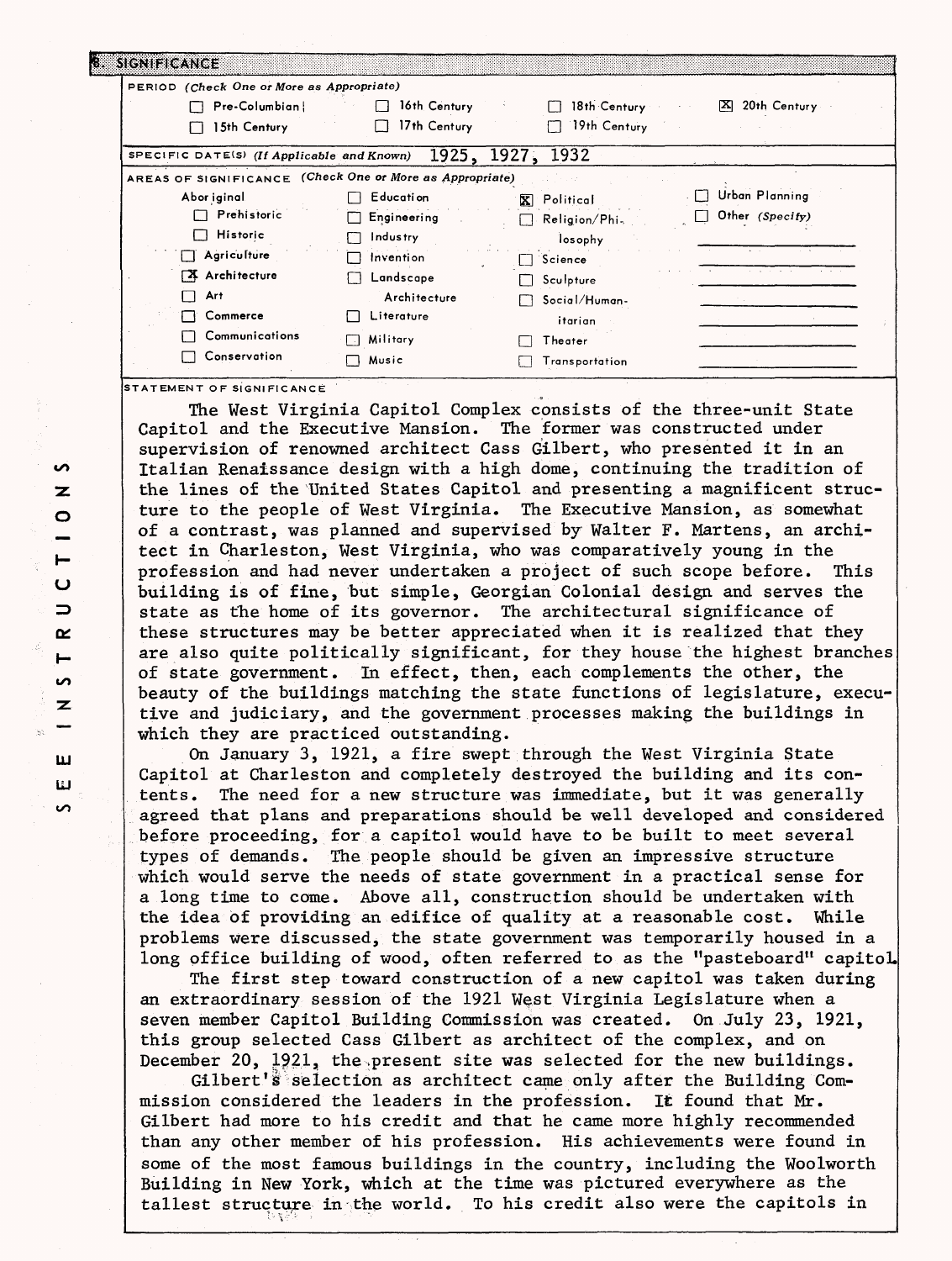|               | 9 MAJOR BIBLIOGRAPHICAL REFERENCES                                                 |       |                        |                  |      |    |               |                    |                                                                   |      |            |                         |                               |    |
|---------------|------------------------------------------------------------------------------------|-------|------------------------|------------------|------|----|---------------|--------------------|-------------------------------------------------------------------|------|------------|-------------------------|-------------------------------|----|
|               | Charleston (W.Va.) Daily Mail, June 19, 1932. New Capitol Section (48 pp.).        |       |                        |                  |      |    |               |                    |                                                                   |      |            |                         |                               |    |
|               | The Governor's Mansion. Pamphlet on file at the West Virginia University           |       |                        |                  |      |    |               |                    |                                                                   |      |            |                         |                               |    |
|               | Library.                                                                           |       |                        |                  |      |    |               |                    |                                                                   |      |            |                         |                               |    |
|               | Huston, Charles G.F. "West Virginia's Executive Mansion." Journal of the           |       |                        |                  |      |    |               |                    |                                                                   |      |            |                         |                               |    |
|               | Alleghenies, Fall-Winter 1963-64, 12-15.                                           |       |                        |                  |      |    |               |                    |                                                                   |      |            |                         | D                             |    |
|               | State of West Virginia. State Papers and Public Addresses, 1921-25.                |       |                        |                  |      |    |               |                    |                                                                   |      |            |                         |                               |    |
|               | ton, W.Va.: n.p., n.d. (pp. 30-32, 67-68, 80).                                     |       |                        |                  |      |    |               |                    |                                                                   |      |            | Charles                 |                               |    |
|               |                                                                                    |       |                        |                  |      |    |               |                    |                                                                   |      |            |                         |                               |    |
|               | Legislature of 1927. Charleston, W.Va.: The Tribune Printing Co.,                  |       |                        |                  |      |    |               |                    | First Biennial Message of Governor Howard M. Gore to the          |      |            |                         | ш                             |    |
|               | $1927.$ (pp. 16-17)                                                                |       |                        |                  |      |    |               |                    |                                                                   |      |            |                         | n                             |    |
|               | 10 GEOGRAPHICAL DATA                                                               |       |                        |                  |      |    |               |                    |                                                                   |      |            |                         |                               |    |
|               | LATITUDE AND LONGITUDE COORDINATES                                                 |       |                        |                  |      |    |               |                    | LATITUDE AND LONGITUDE COORDINATES                                |      |            |                         | O<br>m D                      |    |
|               | DEFINING A RECTANGLE LOCATING THE PROPERTY.                                        |       |                        |                  |      | O. |               |                    | DEFINING THE CENTER POINT OF A PROPERTY<br>OF LESS THAN TEN ACRES |      |            |                         | ۲Ο<br>$\mathsf{C}$            |    |
| <b>CORNER</b> | LATITUDE                                                                           |       |                        | <b>LONGITUDE</b> |      | R  |               | <b>LATITUDE</b>    |                                                                   |      | LONGITUDE. |                         | ٥<br>ᢧ                        |    |
|               | Degrees Minutes Seconds Degrees Minutes Seconds                                    |       |                        |                  |      |    |               |                    | Degrees. Minutes Seconds                                          |      |            | Degrees Minutes Seconds | m<br>J<br>$\boldsymbol{\tau}$ |    |
| <b>NW</b>     | $38 \cdot 20 \cdot 17.5$                                                           |       | 81.                    | $36 \cdot 513$   |      |    |               |                    |                                                                   |      |            |                         |                               | 76 |
| NE.           | $38 \cdot 20 \cdot 13.5$                                                           |       | $-81$ $-36.38.1$       |                  |      |    |               |                    |                                                                   |      |            |                         |                               |    |
| SE.           | 38°<br>$20 \cdot 5.8$                                                              |       |                        | $81 - 36 - 41.5$ |      |    |               |                    |                                                                   |      |            |                         |                               |    |
| <b>SW</b>     | ء 38<br>20 9.8 -                                                                   |       |                        | 810.36.54.7      |      |    |               |                    |                                                                   |      |            |                         |                               |    |
|               |                                                                                    |       | OF NOMINATED PROPERTY: |                  |      | 18 |               |                    |                                                                   |      |            |                         | uñ                            |    |
|               | LIST ALL STATES AND COUNTIES FOR PROPERTIES OVERLAPPING STATE OR COUNTY BOUNDARIES |       |                        |                  |      |    |               |                    |                                                                   |      |            |                         | ш                             |    |
| STATE:        |                                                                                    |       |                        |                  | CODE |    | <b>COUNTY</b> |                    |                                                                   |      |            | CODE                    | m                             |    |
| STATE:        |                                                                                    |       |                        |                  | CODE |    | COUNTY        |                    |                                                                   |      |            | CODE                    |                               |    |
|               |                                                                                    |       |                        |                  |      |    |               |                    |                                                                   |      |            |                         |                               |    |
| STATE:        |                                                                                    |       |                        |                  | CODE |    | <b>COUNTY</b> |                    |                                                                   |      |            | CODE                    | z                             |    |
|               |                                                                                    |       |                        |                  |      |    |               |                    |                                                                   | 1974 |            |                         | n                             |    |
| STATE:        |                                                                                    |       |                        |                  | CODE |    | COUNTY        |                    | <b>fONAL</b>                                                      |      |            | CODE                    | ⊣                             |    |
|               |                                                                                    |       |                        |                  |      |    |               |                    | REGISTER.                                                         |      |            |                         |                               |    |
|               |                                                                                    |       |                        |                  |      |    |               |                    |                                                                   |      |            |                         |                               |    |
|               | III. FORM PREPARED BY                                                              |       |                        |                  |      |    |               |                    |                                                                   |      |            |                         | ᅍ                             |    |
|               | NAME AND TITLE:                                                                    |       |                        |                  |      |    |               |                    |                                                                   |      |            |                         | c                             |    |
|               | James E. Harding, Research Analyst                                                 |       |                        |                  |      |    |               |                    |                                                                   |      |            |                         |                               | O. |
|               | <b>ORGANIZATION</b>                                                                |       |                        |                  |      |    |               |                    |                                                                   | DATE |            |                         |                               |    |
|               |                                                                                    |       |                        |                  |      |    |               |                    |                                                                   |      | Aprıı      | 1974                    |                               |    |
|               | West Virginia Antiquities Commission<br>STREET AND NUMBER:                         |       |                        |                  |      |    |               |                    |                                                                   |      |            |                         | 0                             |    |
|               | Old Mountainlair, West Virginia University                                         |       |                        |                  |      |    |               |                    |                                                                   |      |            |                         | z                             |    |
|               | CITY OR TOWN:                                                                      |       |                        |                  |      |    | STATE         |                    |                                                                   |      |            | CODE                    | S                             |    |
|               | <u>Morgantown</u>                                                                  |       |                        |                  |      |    |               | West Virginia      |                                                                   |      |            | 54                      |                               |    |
|               | 12 STATE LIAISON OFFICER CERTIFICATION                                             |       |                        |                  |      |    |               |                    | NATIONAL REGISTER VERIFICATION                                    |      |            |                         |                               |    |
|               |                                                                                    |       |                        |                  |      |    |               |                    |                                                                   |      |            |                         |                               |    |
|               | As the designated State Liaison Officer for the Na-                                |       |                        |                  |      |    |               |                    |                                                                   |      |            |                         |                               |    |
|               | tional Historic Preservation Act of 1966 (Public Law                               |       |                        |                  |      |    |               |                    | I hereby certify that this property is included in the            |      |            |                         |                               |    |
|               | 89-665), I hereby nominate this property for inclusion                             |       |                        |                  |      |    |               | National Register. |                                                                   |      |            |                         |                               |    |
|               | in the National Register and certify that it has been                              |       |                        |                  |      |    |               |                    |                                                                   |      |            |                         |                               |    |
|               | evaluated according to the criteria and procedures set                             |       |                        |                  |      |    |               |                    |                                                                   |      |            |                         |                               |    |
|               | forth by the National Park Service. The recommended                                |       |                        |                  |      |    |               |                    |                                                                   |      |            |                         |                               |    |
|               | level of significance of this nomination is:                                       |       |                        |                  |      |    |               |                    | Director, Office of Archeology and Historic Preservation          |      |            |                         |                               |    |
|               | National                                                                           | State |                        |                  |      |    |               |                    |                                                                   |      |            |                         |                               |    |
|               |                                                                                    |       |                        |                  |      |    |               |                    | DEC $31$                                                          |      |            |                         |                               |    |
|               |                                                                                    |       |                        |                  |      |    | Date          |                    |                                                                   | 197  |            |                         |                               |    |
| Name          |                                                                                    |       |                        |                  |      |    | ATTEST        |                    |                                                                   |      |            |                         |                               |    |
|               | ednard M. Davis                                                                    |       |                        |                  |      |    |               |                    |                                                                   |      |            |                         |                               |    |
| 45 P          |                                                                                    |       |                        |                  |      |    |               |                    |                                                                   |      |            |                         |                               |    |
|               | Title State Historic Preservation<br>Officer                                       |       |                        |                  |      |    |               |                    |                                                                   |      |            |                         |                               |    |
|               |                                                                                    |       |                        |                  |      |    |               |                    | eeper of The Nation.<br>DEC 3'1 1974                              |      |            |                         |                               |    |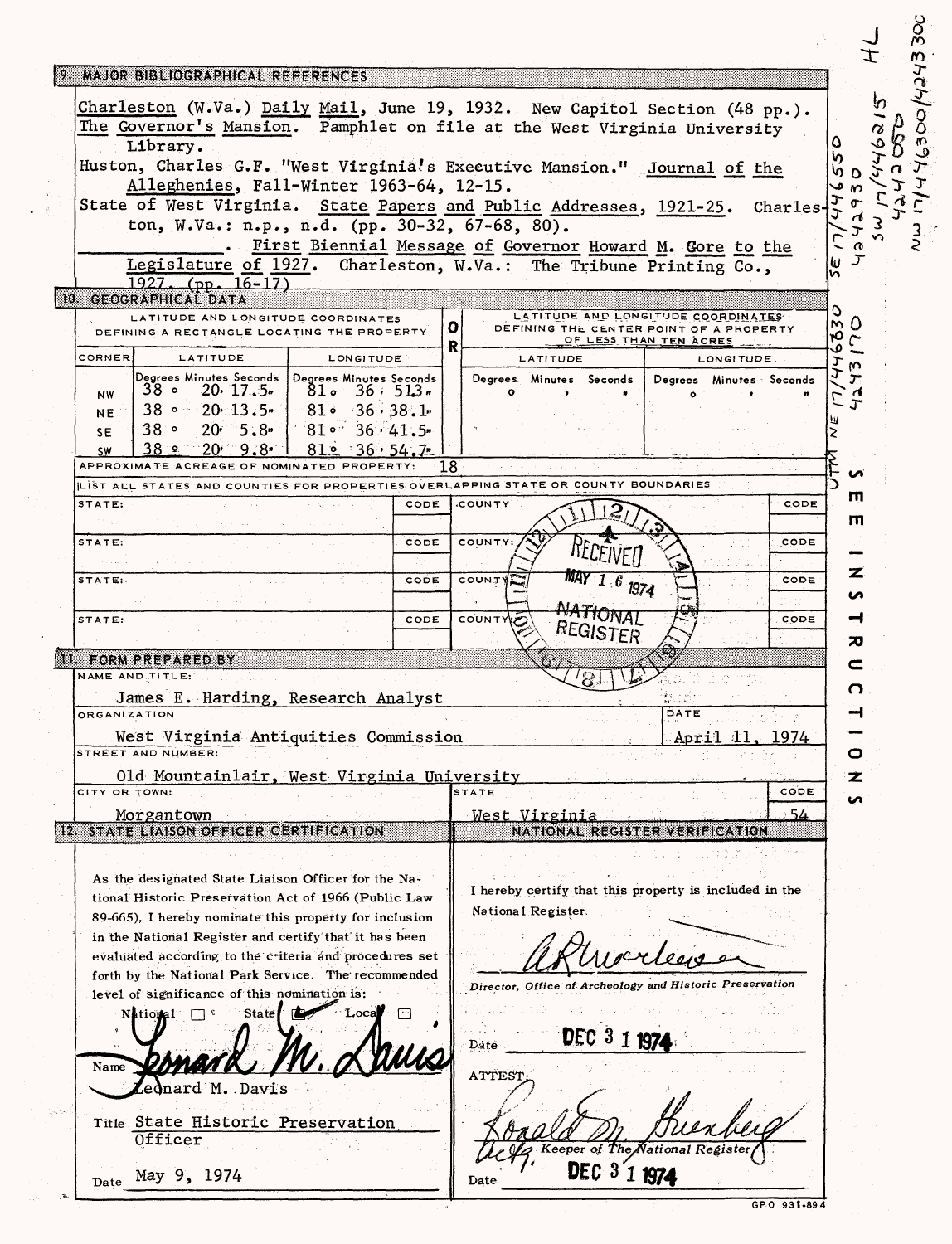| Con a<br>10 300 a                  | UNITED STATES DEPARTMENT OF THE INTERIOR<br>NATIONAL PARK SERVICE   | <b>STATE</b><br>West Virginia             |
|------------------------------------|---------------------------------------------------------------------|-------------------------------------------|
| $\mathbf{N}$<br>$MAY$ 1<br>1974    | MATIONAL REGISTER OF HISTORIC PLACES<br>INVENTORY - NOMINATION FORM | COUNTY<br>Kanawha                         |
| NATIONAL<br>أچ<br>្ធ<br>A REGISTER |                                                                     | FOR NPS USE ONLY<br>DATE<br>ENTRY NUMERED |
|                                    | (Continuation Sheet)                                                | M7                                        |
| $M$ umber all entries)             |                                                                     |                                           |

**EXCRIPTION** (Continued)

A row of slender windows covered with gold-leaf grilles encircles the dome at the base of the bell.

Walls and floors of the foyers are of the same marble as that of the rotunda, but the ceilings are embellished with square coffered panels, each decorated with a bronze cluster of leaves against a background of rose. Light comes softly through translucent Italian alabaster urns, supported on standards of black and gold Belgian marble.

Designed with strict classic proportions, the Senate chamber, at the west end of the main unit, has an air of quiet dignity and beauty. Public galleries framed by massive arches open on three sides of the room, and a fourth arch, set with a blue panel, is a background for the dais. The walls are divided by rose-colored panels of acoustic plaster. Behind the galleries are small arched windows covered with ornamental bronze grilles. The domical ceiling, topped with a small cupola, is in the form of a paneled skylight with stained glass. In the center, hung on a brass chain, is a chandelier of imported hand-cut glass. The chamber of the House of Delegates is similar.

Double flanking stairways of white marble, leading off the hallway on the south side of the rotunda, descend to the Doric Hall, under the rotunda on the ground floor. This hall has fluted Doric columns and six crystal lights suspended on bronze chains. In the center of the hall is a circular colonnade of sixteen square Doric piers, enclosing the well in the rotunda floor. Bronze light stands are arranged in pairs inside the colonnade. High above the well is the blue vaulted ceiling of the dome. A crystal chandelier, eight feet in diameter, containing more than 3,300 pieces of hand-cut crystal and weighing more than two tons, is suspended from the dome ceiling. A circular design on the floor has the same diameter as the chandelier far above.

The outer reception room of the governor's suite, on the ground floor in the extreme west end of the main unit, is regarded as a show room of the capitol. It is of Georgian Colonial design with ivory-colored walls, embellished with fluted Corinthian pilasters. The parquet floors, of herringbone design, have a border of quarter-sawed oak, black walnut and maple. The floor is covered with a tan rug, twenty-six by sixty feet and weighing 1,800 pounds, made especially for the room and said to have been the largest seamless rug in the United States at the time the Capitol was constructed. Two large crystal chandeliers and many crystal wall brackets light the room; a fireplace of black and gold Belgian marble is at the eastern end.

### WEST VIRGINIA EXECUTIVE MANSION

; *~r*

Built in 1924-1925 under the supervision of architect Walter F. Martens, the West Virginia Executive Mansion is of red Harvard colonial brick laid in Flemish bond with black headers. The Georgian Colonial building is fronted by a central, two-story portico with a bracketed pediment supported by four free standing and two engaged fluted Corinthian columns. The capitals of these columns are ornate with acanthus leaves, and this lends an impressive grace and dignity.to the front of the mansion. The arched entranceway,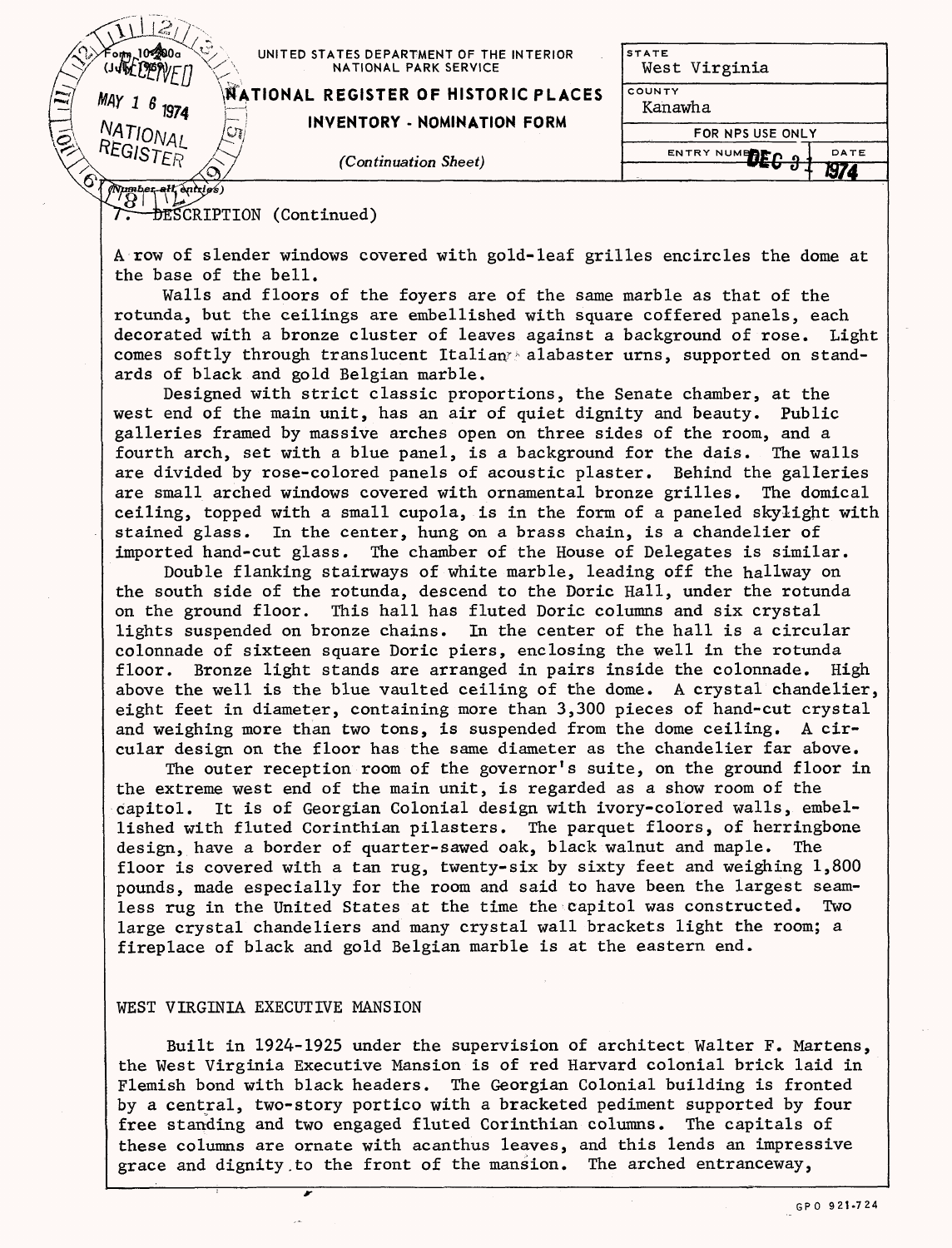| . Porm 10.300a               | UNITED STATES DEPARTMENT OF THE INTERIOR<br>NATIONAL PARK SERVICE | <b>ISTATE</b><br>West Virginia  |  |  |
|------------------------------|-------------------------------------------------------------------|---------------------------------|--|--|
|                              | <b>AATIONAL REGISTER OF HISTORIC PLACES</b>                       | COUNTY                          |  |  |
| pres.<br>Part<br>ИΑΥ<br>1974 | <b>INVENTORY - NOMINATION FORM</b>                                | Kanawha                         |  |  |
| ្វា<br>NATIONAL              |                                                                   | FOR NPS USE ONLY                |  |  |
| REGISTER                     |                                                                   | ENTRY NUMERED 0<br><b>1841E</b> |  |  |
|                              | (Continuation Sheet)                                              |                                 |  |  |
| A Mumber all entries         |                                                                   |                                 |  |  |

 $\sqrt{28}$  DESCRIPTION (Continued)

painted white to complement the brickwork as is all trim, frames a delicate fanlight above the door.

On either side of the structure, and extending about one-third of the depth, are porches surrounded by a low balustrade and rows of columns which rise to support a flat roof onto which several second floor rooms open. These second floor balconies also have low balustrades with interesting designs in wood. The porch to the east is open, while that toward the west is enclosed. A single story entranceway at the rear balances the central, front portico.

A bracketed cornice circles the house above the second floor, and third floor dormers pleasingly jut from the indented, slate-shingled mansard roof. The third story was not included when the mansion was first built, but original plans called for it and it was added in 1946. Until then, the building was capped above the second floor with a flat tin roof. The mansion has been redecorated twice since construction, in 1937 and 1958.

Completing the grounds, the enclosed gardens and a garage over which are the servant quarters were added in 1926, and they each complement the mansion while functioning in their own right as distinct elements.

As one enters through the main portico, he is immediately struck by the checkered black Belgian and white Tennessee marble floor which is flanked by well-proportioned, dual Georgian staircases, a design inspired by architectural studies of the White House. The main floor also houses the elegantly designed and furnished drawing room, ballroom, State dining room,a sitting room and the library. Eight bedrooms and four baths, including the Governor's private quarters and family room, are located on the second floor, and the third floor contains two additional bedrooms.

8. SIGNIFICANCE (Continued)

St. Paul, Minnesota, and Little Rock, Arkansas, buildings of the University of Texas and University of Minnesota, the United States Treasury Annex at Washington, D.C., and the United States Chamber of Commerce Building in the nation's capital.

After many consultations and exchanges of ideas, Gilbert's plans were adopted, and contracts were let for office building number one, the west wing of the capitol, on December 22, 1923. Ground was broken on January 7, 1924, and the structure was completed and accepted by the Building Commission on April 14, 1925. The east office building was begun in 1926 and completed in December 1927, while the main unit was not started until March 31, 1930, and was finally finished on February 10, 1932.

The U-shaped complex which now houses the legislature and numerous departments of state as well as the Supreme Court of Appeals of West Virginia, took eleven years to complete. Under the guidance of Cass Gilbert and the restraints of appropriations, the magnificence may be better understood when one looks at what was accomplished for a total of less than \$10,000,000. Developed as an expanse along the Kanawha River, the capitol is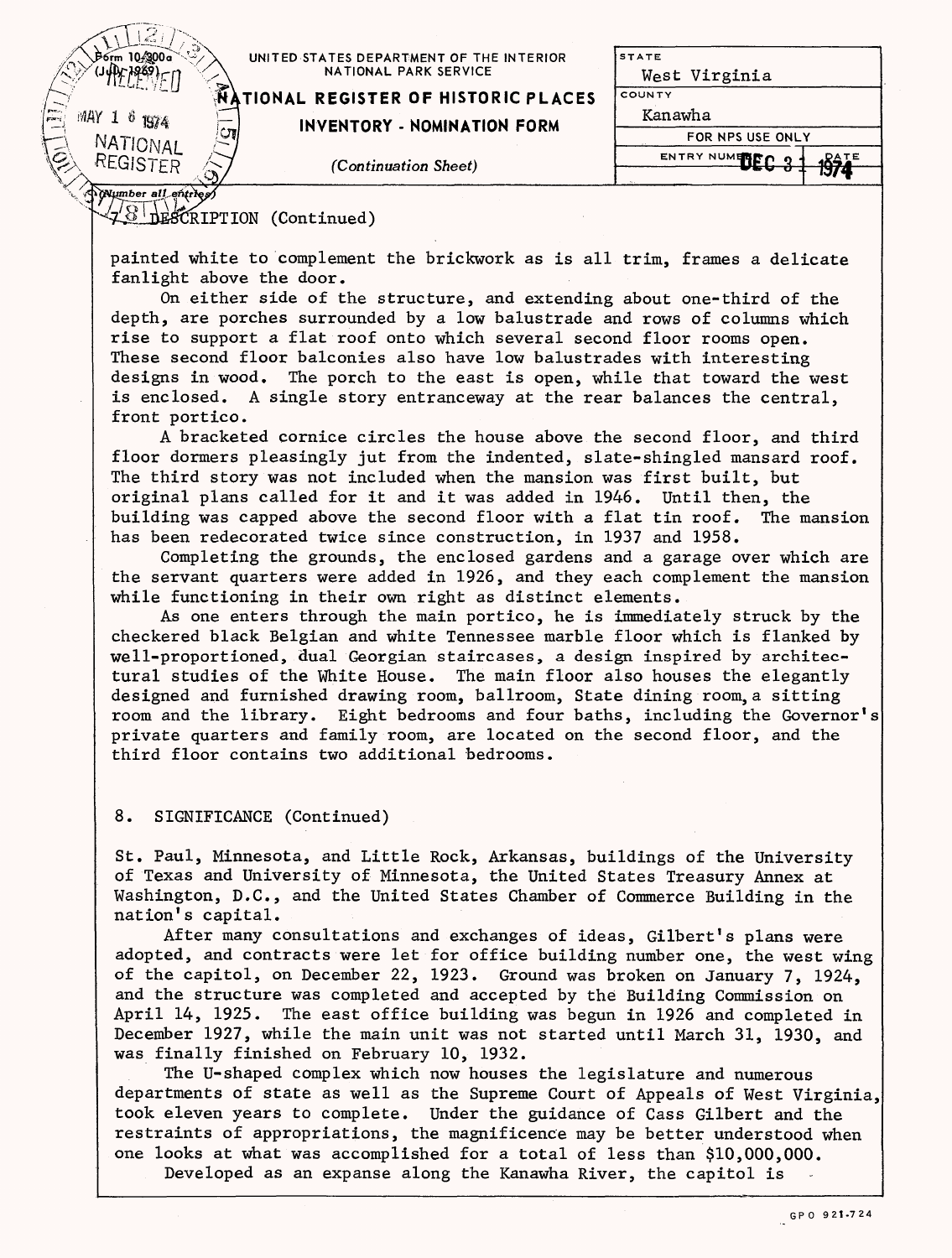|                                             | UNITED STATES DEPARTMENT OF THE INTERIOR<br><b>NATIONAL PARK SERVICE</b> | <b>STATE</b><br>West Virginia |      |  |
|---------------------------------------------|--------------------------------------------------------------------------|-------------------------------|------|--|
|                                             | NATIONAL REGISTER OF HISTORIC PLACES                                     | <b>COUNTY</b><br>Kanawha      |      |  |
| سخربه<br><b>Proc</b><br><b>MAY</b><br>Power | <b>INVENTORY - NOMINATION FORM</b>                                       | FOR NPS USE ONLY              |      |  |
|                                             | (Continuation Sheet)                                                     | <b>ENTRY NUMBER</b>           | DATE |  |
| entri es                                    |                                                                          |                               |      |  |

STGWIFICANCE (Continued)

especially known for its fine proportions and high dome--about four and onehalf feet higher than that at the United States Capitol. Gilbert's idea of combining the best materials with consideration of function and cost led to construction of an edifice which would be as practical as it was beautiful. The Indiana limestone and Vermont marble were of high quality, use of gold to cover the embossed panels of the dome was justified as being less expensive than upkeep of a painted top, and no effort was lost in making legislative chambers attractive at the same time as guaranteeing their meeting the demands of usefulness.

The main unit is about 558 feet long and 120 feet wide and has two connecting wings each 300 feet by 60 feet. The wings having four floors plus basement and the central section having three floors plus basement, the complex offers about fourteen acres of usable floor space. Such a large area brought most state agencies under one roof, so to speak, until new state buildings were constructed nearby about the time of World War II.

The capitol was dedicated on June 20, 1932, sixty-ninth anniversary of the state's admission into the Union, and was first used by the legislature in an extraordinary session convened on July 12, 1932. Since that time it has been the center of state affairs, the place where its laws are made, carried into effect and ruled upon by its highest court when necessary.

Even as the initial plans to build a new capitol went forward in 1921, talk of a permanent facility to house the state's governor and his family was heard. Land for an executive mansion was purchased on July 7, 1921, at a time when there was considerable speculation as to where the Capitol Building Commission would decide to erect the new capitol. As it happened, the mansion site was only a street and lawn away from the proposed state house.

Walter F. Martens, an aspiring Charleston architect who had little idea he would be considered, was chosen to draw up and present plans for the structure. After much thought, study and some conversation with capitol architect Gilbert, he presented his sketches for the Georgian Colonial edifice that is today the West Virginia Executive Mansion. Although the full extent of his ideas was not immediately carried out, the job was completed in 1946 when the third floor was added to the building.

This new governor's home was the second owned by the state; the first had been purchased only in 1893 from a firm which had constructed a house just a few years before for a private residence. Before that time, West Virginia governors had to house themselves.

Ephraim F. Morgan, governor from 1921 to 1925, first occupied the new mansion only one week prior to the expiration of his term. It has since housed twelve governors, including the present executive, Arch A. Moore, Jr.

The West Virginia Capitol Complex, which includes the State Capitol and the Executive Mansion, combines a structure of an Italian Renaissance design with one of Georgian Colonial. Spacious lawns and landscaped terraces, however, allow their existence in close proximity without a clashing of styles. Each has its own significance: the capitol's distinctive grandeur of size and the mansion's fine, but simple, lines. Architecturally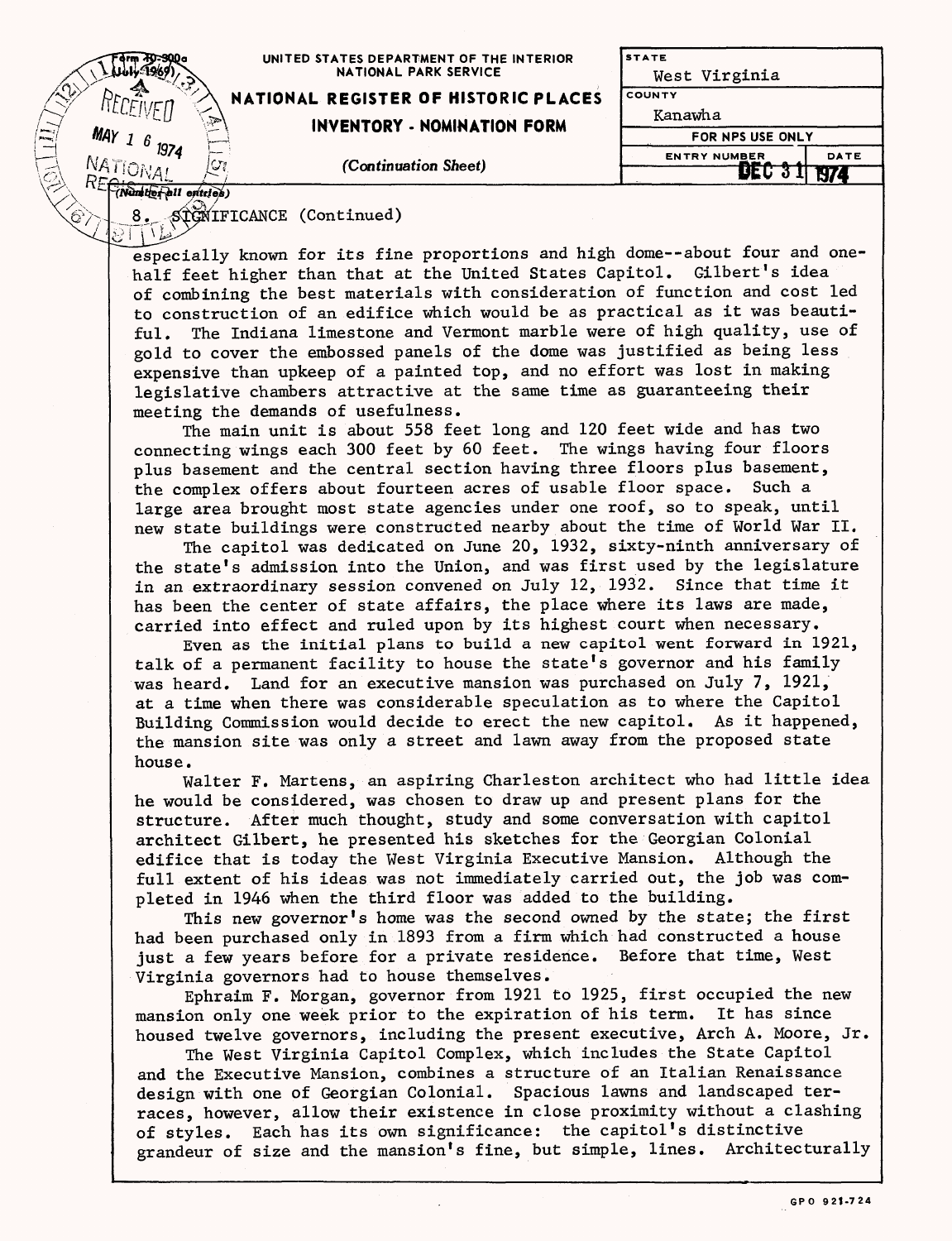**Form 10-300a (July 1969)**

#### **UNITED STATES DEPARTMENT OF THE INTERIOR NATIONAL PARK SERVICE**

## **NATIONAL REGISTER OF HISTORIC PLACES**

# **INVENTORY - NOMINATION FORM**

*(Continuation Sheet)*

**(Number** *all entries)*

8. SIGNIFICANCE (Continued)

complementary in this sense, the structures serve the functional needs of the state in housing its chief executive, legislature and highest court.

9. MAJOR BIBLIOGRAPHICAL REFERENCES

Second Biennial Message of Governor Howard M. Gore to the Legislature of 1929. Charleston, W.Va.: n.p., n.d. (pp. 9-10) . State Papers and Public Addresses of William G. Conley, Governor of West Virginia, 1929-33. Charleston, W.Va.: n.p., n.d.  $(pp. 210-13, 311-13, 349, 394-95)$ .

Stutler, Boyd B. "West Virginia's Magnificent State Capitol." West Virginia Review, IX (July 1932), 401-03, 426.

Writers' Program, Work Projects Administration. West Virginia: a Guide to the Mountain State. New York: Oxford University Press, 1941, (pp. 190- $94$ ).



**STATE**

**COUNTY**

Kanawha

West Virginia

**ENTRY NUMBER**

**FOR NPS USE ONLY**

 $\overline{\text{DEC 3I}}$ 

**DATE 11974"**